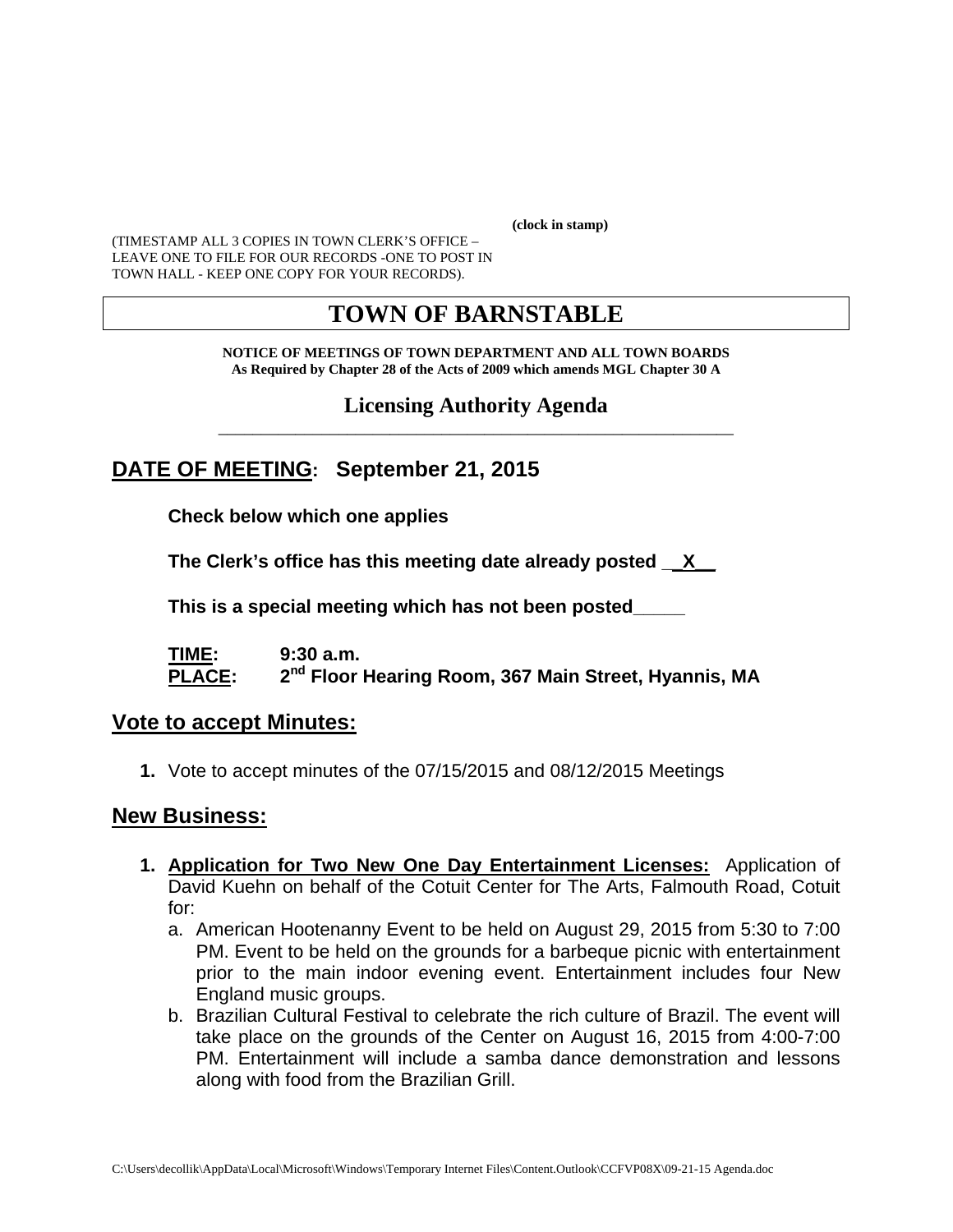- **2. Application for Two New One Day Entertainment Licenses:** Application of Suzan Fellows on behalf of Brenda Cottingham for individual psychic readings to be held at 70 Stetson Street, Hyannis. Events will be held on the following dates: 9/1/2015 and 9/8/2015 from 1:00-7:00 PM by appointment only. \*\*\* Held at another location in previous years. \*\*\*
- **3. Application for Two new One Day Entertainment Licenses and One-One Day Beer & Wine Licenses:** Application of Patrick Lentell of Sports Event Management for:
	- a. One Day Entertainment License. The event is for the benefit of the Barnstable Land Trust and is a Run the Field to be held at the Cape Cod Airfield, Race Lane, Marstons Mills. Event will be held on 10/4/15 at 10:00 AM with a 4 piece band.
	- b. one Day Beer and Wine and Entertainment Licenses for Miles for Meghan, this is a race for the benefit of the Cystic Fibrosis Fund to be held at Freedom Hall and Main Street, Cotuit on 10/17/15 at 11:00 AM. This event is a run through the village of Cotuit beginning and ending at Freedom Hall, entertainment will be a live four piece band. Alcohol for the event will be beer only and to be served at Freedom Hall.
- **4. Consent Agenda**

## **Public Hearings:**

1. **Transfer of Annual All Alcohol Restaurant, Karaoke, New Live and Non-Live Entertainment Licenses and Alteration of Premises Description:** application has been filed to transfer the Annual All Alcohol Restaurant, Live and Non-Live Entertainment Licenses from Ocean Harbor, LLC, Anthony J. Folino, Jr., mgr, d/b/a **Oceans 235/Hyannis Anglers Club**, 235 Ocean Street, Hyannis to GSMD, LLC., Marc J Donohue, mgr, d/b/a **The Thirsty Tuna**, 235 Ocean Street, Hyannis, and to Alter the Premise Description

Description of Premise: Wood structure located at 235A Ocean Street; first floor dining room with 30 seats; bar with 29 seats and outdoor patio with 40 seats. 2 Handicap accessible bathrooms and 2 exits on first floor with kitchen, service area and three rooms off the back of the premises used for alcohol storage, ice machines and cooler. Seating 99, 9 standees, 14 employees for total occupancy of 122 on first floor, as approved by the Building Commissioner. Hours of alcohol sales: 11am  $-$  12:45am M-Sun. Alteration of Premise eliminates the  $2<sup>nd</sup>$  Floor of 235 Ocean Street from the licensed description; now known as 235B Ocean Street.

Live Entertainment to include: Dancing by Patrons, Karaoke and amplified music by up to 4 performers. Non-Live Entertainment to include: 6 televisions and jukebox. Hours of both Live and Non-Live Entertainment: 11am – 12:45am.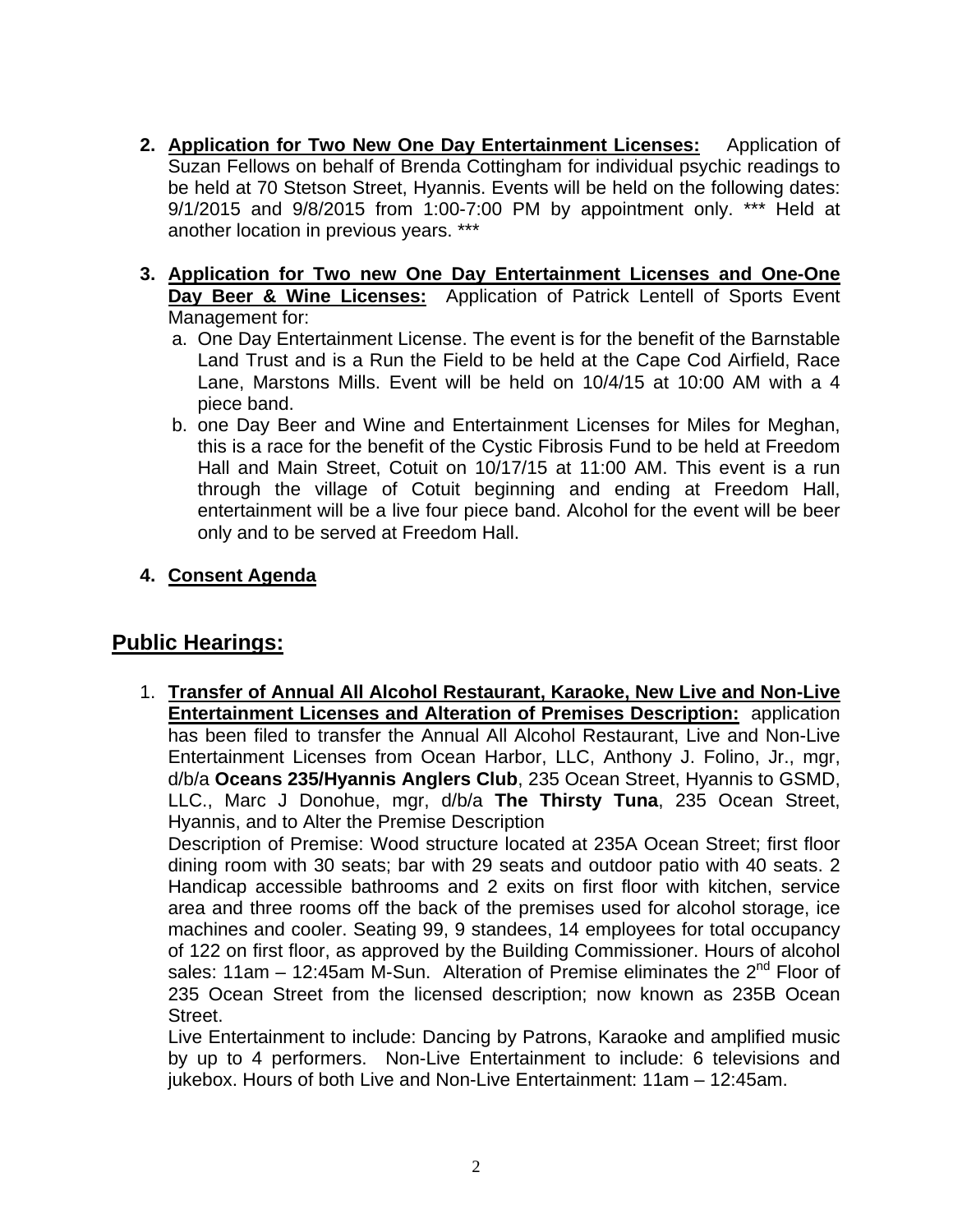**Previous approval included the following: A motion was duly made by Mr. Burman, seconded by Mr. Semprini and a unanimous vote taken to accept the application as presented with a reduction of performers from 4 to 3, alcohol service will end at 12:45 AM, non-live entertainment until 12:45 AM and only one source of live entertainment to be allowed in the entire building at a time; live entertainment ending at 11:00 PM.**

### **Show Cause Hearings:**

**1. Show Cause Hearing for the International Inn:** The Barnstable Licensing Authority will hold a Show Cause Hearing for the International Inn Bar & Grill d.b.a. International Inn, 662 Main Street, Hyannis, MA, Ravi Ahuja, Mgr., for violation of Code of the Town of Barnstable, Massachusetts, §501-14A1, Other causes for revocation, suspension and modification due to various Health Code violations found during an on-site inspection conducted on July 16, 2015 resulting in the closure of the operation.

\*\*\*Requested at 8/12/2015 Hearing to re-appear after being suspended until 9/21/2015. \*\*\*

#### **Licensing Division Updates:**

- **1.** Licensing Department updates
- **2.** Police Department updates

Release of Executive Session Minutes, if any (0).And any other new business to come before the Licensing Authority.

**Matters not reasonably anticipated by the Chair** 

**The list of matters, are those reasonably anticipated by the president/chair, which may be discussed at the meeting. Not all items listed may in fact be discussed and other items not listed may in fact be discussed and other items not listed may also be brought up for discussion to the extent permitted by law. It is possible that if it so votes, the sub-committee may go into executive session. For your information the section of the M.G.L. that pertains to postings of meetings is as follows: Except in an emergency, in addition to any notice otherwise required by law, a public body shall post notice of every meeting at least 48 hours prior to such meeting, excluding Saturdays, Sundays and legal holidays. In an emergency, a public body shall post notice as soon as reasonably possible prior to such meeting. Notice shall be printed in a legible, easily understandable format and shall contain: the date, time and place of such meeting and a listing of topics that the chair reasonably anticipates will be discussed at the meeting. Meetings of a local public body, notice shall be filed with the municipal clerk, and posted in a manner conspicuously visible to the public at all hours in or on the municipal building in which the clerk's office is located.**